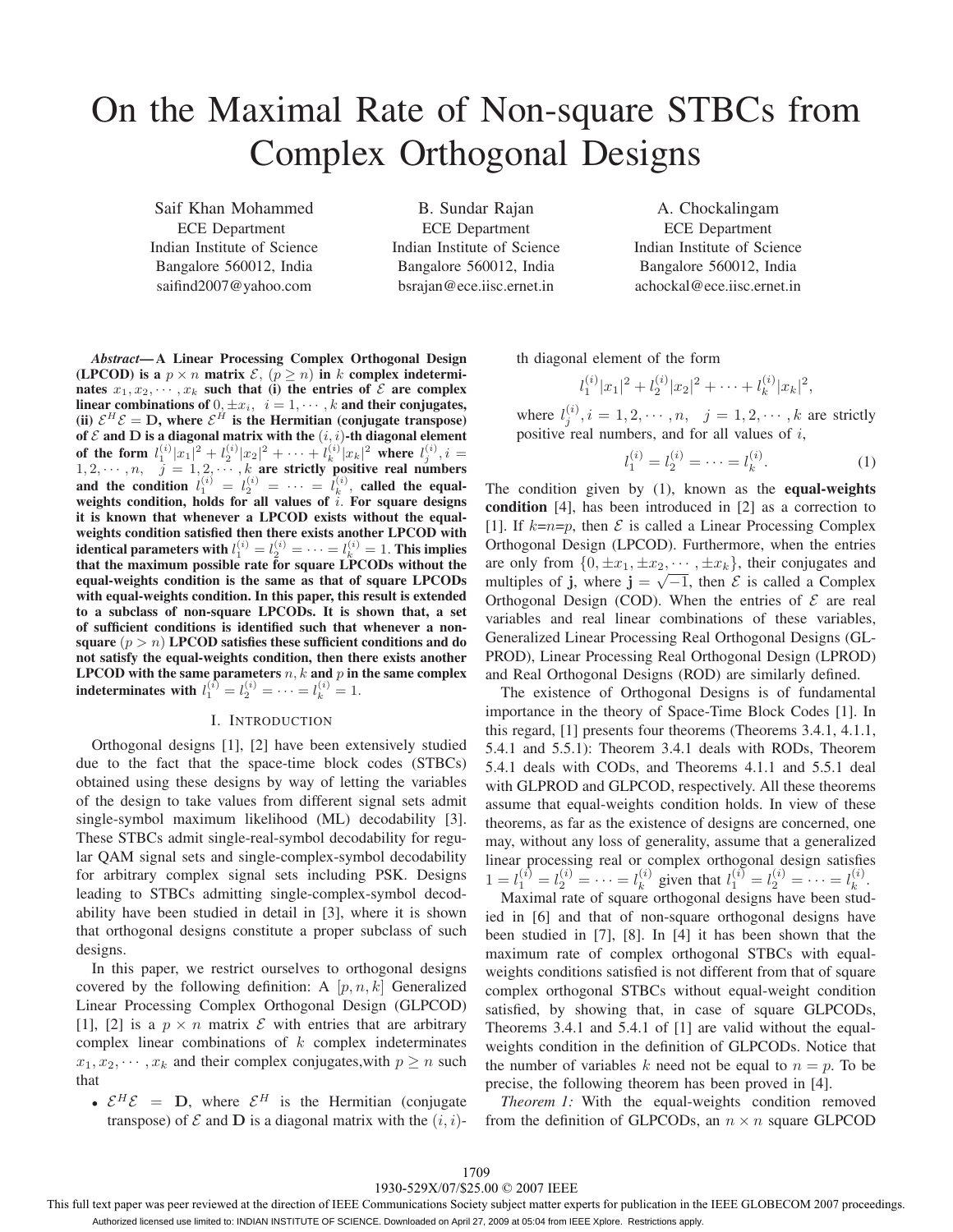$\mathcal{E}_c$ , in variables  $x_1, \dots, x_k$  exists iff there exists a GLPCOD  $\mathcal{L}_c$  of same size and in the same variables such that

$$
\mathcal{L}_c^H \mathcal{L}_c = (|x_1|^2 + \cdots + |x_k|^2)I.
$$

#### *A. Non-square design applications*

Most studies on STBCs from orthogonal designs so far dealt with square designs, since they correspond to minimum delay codes for co-located multiple antenna coherent communication systems. However, non-square designs are important in several other important situations, some of which are:

- 1) In non-coherent MIMO systems with non-differential detection, non-square designs with  $p = 2n$  lead to low decoding complexity STBCs [10].
- 2) Space-Time-Frequency codes can be viewed as nonsquare designs [11].
- 3) In distributed space-time coding for relay channels rectangular designs naturally appear [12].
- 4) In coherent co-located MIMO systems, for a specified number of transmit antennas, non-square designs can give much higher rate than the square designs [7].

#### *B. Our contribution*

In this paper, we identify a subclass of non-square LPCODs and prove that for code within this subclass, the maximum rate of non-square LPCODs without satisfying the equalweights condition is the same as the maximal rate of nonsquare LPCODs with the equal-weights condition satisfied for identical set of the parameters  $p, n$ , and  $k$  and in the same set of variables. This is achieved by way of identifying a set of sufficient conditions such that whenever a LPCOD without satisfying the equal-weights condition satisfies these sufficient conditions then there exists another LPCOD with the same set of parameters and variables with equal-weights condition satisfied. Our proof also provides a method of obtaining the LPCODs with equal-weight condition from a LPCOD without equal-weight conditions, for the class of codes satisfying our set of sufficient conditions.

The remaining content is organized as follows: The main result of this paper is Theorem 5, which is proved in Section II. In Section III, it is shown that certain substitutions used in the proof of Theorem 5 can be used to obtain a design with identical parameters and variables satisfying the equal-weights condition from a non-square design not satisfying the equalweights condition by way of illustration with two example designs from [9]. Concluding remarks regarding the extent of usefulness of the results of this paper constitute Section IV.

# II. NON-SQUARE GLPCODS WITH MAXIMAL RATE INDEPENDENT OF EQUAL-WEIGHTS CONDITION

In this section, we prove a generalization of Theorems 4.4.1 and 5.5.1 of [1]. We reproduce below Theorem 4.4.1 and 5.5.1 of [1] for quick reference. Note that these two theorems have been stated assuming the equal-weights condition to be part of the definition of GLPCODs.

*Theorem 2 (Theorem 4.1.1 of [1]):* A  $p \times n$  generalized linear processing real orthogonal design,  $\mathcal{E}$ , in real variables  $x_1, x_2, \dots, x_k$  exists iff there exists a generalized linear processing real orthogonal design  $G$ , in the same variables and of the same size such that

$$
\mathcal{G}^T \mathcal{G} = (x_1^2 + x_2^2 + \dots + x_k^2)I.
$$

*Theorem 3 (Theorem 5.5.1 of [1]):* A  $p \times n$  linear processing complex orthogonal design,  $\mathcal{E}_c$ , in complex variables  $x_1, x_2, \dots, x_n$  and their conjugates exists iff there exists a generalized linear processing complex orthogonal design G*c*, such that

$$
\mathcal{G}_c^H \mathcal{G}_c = (|x_1|^2 + |x_2|^2 + \cdots + |x_k|^2)I.
$$

Given a  $p \times n$  GLPCOD  $\mathcal{E}_c$  in  $k$  complex variables, by  $\mathcal{E}_c^{(m)}$  we denote the  $m^{th}$  column of  $\mathcal{E}_c$ . Moreover, we denote the 2*k* real variables consisting of all the in-phase and quadrature components of the *k* complex variables by  $y_i$ ,  $i = 1, 2, \dots, 2k$ . Then, we can express  $\mathcal{E}_c^{(m)}$  as

$$
\mathcal{E}_c^{(m)} = \sum_{i=1}^{2k} y_i C_i^{(m)},\tag{2}
$$

where, for all  $m = 1, \dots, n$ ,  $C_i^{(m)}$  is the  $p \times 1$  complex weight vector associated with variable  $y_i$  in the  $m^{th}$  column of  $\mathcal{E}_c$ . Note that,  $C_i^{(m)}$  is closely related to the  $i - th$  column of the *m*−th "column vector representation of a LPCOD" as in [7]. We call  $C_i^{(m)}$ , the *i*−th *column-weight-vector* for the *m*−th column of the design.

The following theorem characterizes non-square LPCODs in terms of the corresponding set of column-weight-matrices of the design.

*Theorem 4:* Let  $\mathcal{E}_c$  be a  $p \times n$  GLPCOD in 2*k* real variables  $y_i$   $i = 1, 2, \dots, 2k$ . Then,

$$
\mathcal{E}_c^H \mathcal{E}_c = \sum_{i=1}^{2k} y_i^2 \mathcal{D}_i \tag{3}
$$

where  $\mathcal{D}_i$  is the  $n \times n$  diagonal real matrix (with strictly positive entries) associated with the variable  $y_i$  if and only if the column-weight-vectors  $C_i^{(m)}$ ,  $i = 1, 2, \dots, 2k$  and  $m = 1, 2, \dots, n$  satisfy the following four conditions:

$$
C_i^{(m)H} C_i^{(m)} = \mathcal{D}_i^{(m,m)},
$$
  
\n $i = 1, 2, \cdots, 2k, m = 1, 2, \cdots, n$  (4)

where  $\mathcal{D}_i^{(m,m)}$  is the  $(m,m)^{th}$  entry of the diagonal matrix  $\mathcal{D}_i$ ;

$$
C_p^{(m)H}C_q^{(m)} + C_q^{(m)H}C_p^{(m)} = 0.
$$
\n
$$
p, q = 1, 2, \cdots, 2k, \ p \neq q, \quad m = 1, 2, \cdots, n;
$$
\n(5)

$$
C_i^{(m)H} C_i^{(l)} = 0.
$$
 (6)  
 $i = 1, 2, \dots, 2k, \quad m, l = 1, 2, \dots, n, \ m \neq l;$ 

$$
C_p^{(m)H}C_q^{(l)} + C_q^{(m)H}C_p^{(l)} = 0, \quad (7)
$$
  
 $p, q = 1, 2, \dots, 2k, p \neq q, \quad m, l = 1, 2, \dots, n, m \neq l.$ 

*Proof:* The proof is omitted due to space considerations.

# 1710

#### 1930-529X/07/\$25.00 © 2007 IEEE

This full text paper was peer reviewed at the direction of IEEE Communications Society subject matter experts for publication in the IEEE GLOBECOM 2007 proceedings. Authorized licensed use limited to: INDIAN INSTITUTE OF SCIENCE. Downloaded on April 27, 2009 at 05:04 from IEEE Xplore. Restrictions apply.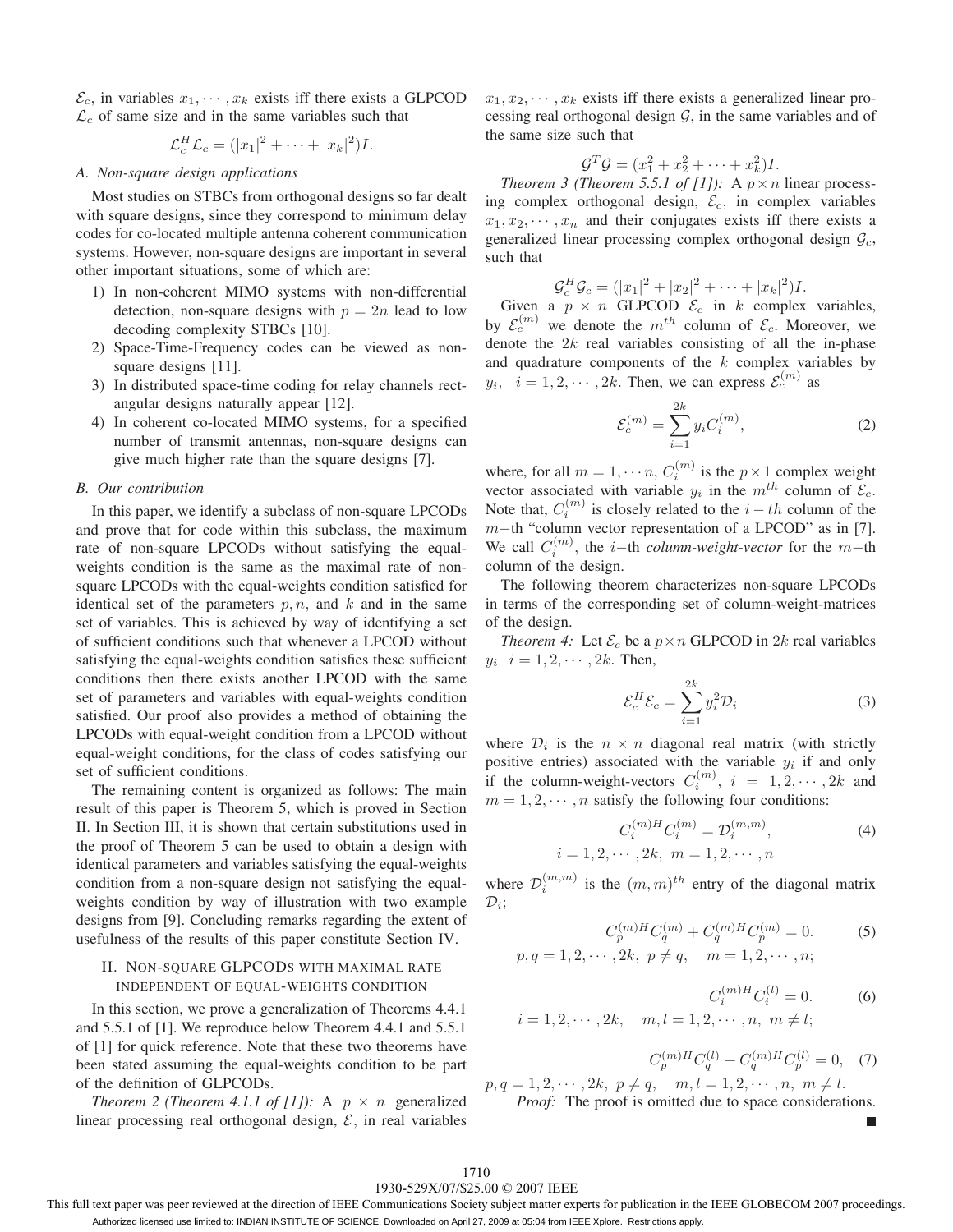Next, we define a transformation that transforms the  $(p, n, k)$ GLPCOD  $\mathcal{E}_c$  to another  $(p, n, k)$  GLPCOD  $\mathcal{G}_c$  in the same variables, by defining the  $m^{th}$  column of  $\mathcal{G}_c$ , denoted by  $\mathcal{G}_c^{(m)}$ to be,

$$
\mathcal{G}_c^{(m)} = \sum_{i=1}^{2k} y_i E_i^{(m)}
$$
\n(8)

where

(10).

$$
E_i^{(m)} = (1/\sqrt{\mathcal{D}_i^{(m,m)}}) C_i^{(m)},
$$
  
\n $i = 1, 2, \cdots, 2k, \quad m = 1, 2, \cdots, n.$  (9)

where  $y_i$  is the  $i^{th}$  variable of both  $\mathcal{G}_c$  and  $\mathcal{E}_c$  and  $C_i^{(m)}$  is the column-weight-vector of  $y_i$  for the  $m^{th}$  column of  $\mathcal{E}_c$ . The main result of the paper is Theorem 5 which gives a sufficient condition on the entries of the diagonal matrices  $\mathcal{D}_i$  of the design  $\mathcal{E}_c$ , such that the GLPCOD  $\mathcal{G}_c$  satisfies

$$
\mathcal{G}_c^H \mathcal{G}_c = \sum_{i=1}^{2k} y_i^2 I \tag{10}
$$

where *I* is the  $n \times n$  identity matrix.

*Theorem 5:* If the diagonal matrices  $\mathcal{D}_i$  corresponding to the design  $\mathcal{E}_c$  satisfy the following condition then the GLP-COD  $\mathcal{G}_c$  will satisfy (10): For each  $i, j = 1, 2, \dots, 2k, i \neq j$ and  $m, l = 1, \dots, n$ , whenever  $C_i^{(m)H} C_j^{(l)} \neq 0$  then  $\mathcal{D}_i$  and  $\mathcal{D}_j$  matrices satisfy

$$
\mathcal{D}_i^{(m,m)} \mathcal{D}_j^{(l,l)} = \mathcal{D}_j^{(m,m)} \mathcal{D}_i^{(l,l)}.
$$
 (11)

*Proof:* For  $\mathcal{G}_c$  to satisfy (10), the necessary and sufficient conditions for the column-weight-vectors are, from Theorem (4),

$$
E_i^{(m)H} E_i^{(m)} = 1,\t\t(12)
$$

$$
i = 1, 2, \cdots, 2k, \quad m = 1, 2, \cdots, n;
$$

$$
E_i^{(m)H} E_i^{(l)} = 0,
$$
 (13)  
 $i = 1, 2, \dots, 2k, \quad l, m = 1, 2, \dots, n, \quad l \neq m;$ 

$$
E_i^{(m)H} E_j^{(l)} + E_j^{(m)H} E_i^{(l)} = 0,
$$
  
\n $i, j = 1, 2, \dots, 2k, i \neq j, l, m = 1, 2, \dots, n.$  (14)

In (14) we have combined the two conditions for 
$$
E_i^{(m)}
$$
 based upon (5) and (7) into one condition by removing the constraint  $l \neq m$ . Upon using the definition of  $E_i^{(m)}$  as in (9), and given that the vectors  $C_i^{(m)}$  satisfy the conditions in Theorem (4),

we see that conditions (12) and (13) are indeed true.

Using the definition for  $E_i^{(m)}$  as defined in (9), (14) can be re-written as

$$
C_i^{(m)H} C_j^{(l)} / \sqrt{\mathcal{D}_i^{(m,m)} \mathcal{D}_j^{(l,l)}} = -C_j^{(m)H} C_i^{(l)} / \sqrt{\mathcal{D}_j^{(m,m)} \mathcal{D}_i^{(l,l)}}.
$$
\nIf  $C_i^{(m)H} C_j^{(l)} = 0$ , then the condition (14) holds true trivially. However if  $C_i^{(m)H} C_j^{(l)} \neq 0$ , but  $\mathcal{D}_i^{(m,m)} \mathcal{D}_j^{(l,l)} = \mathcal{D}_j^{(m,m)} \mathcal{D}_i^{(l,l)}$ , then also (14) hold true. Hence we have proved that if the conditions in (11) are met, then  $\mathcal{G}_c$  indeed satisfies

# III. DESIGNS WITH EQUAL-WEIGHTS CONDITION FROM DESIGNS WITHOUT IT

In [9], Su and Xia present a [11*,* 5*,* 7]*,* rate-7*/*11 design and a [30*,* 6*,* 18]*,* rate-3*/*5 design that do not satisfy the equalweights condition. In this section, we illustrate the construction of designs with identical parameters as these codes in the same set of variables, but satisfying the equal-weights condition. We achieve this by making use of the transformations given by (9) on the set of column-weight-vectors of the codes of Su and Xia.

The rate-7*/*11 code of [9] for 5 transmit antennas is given by

$$
\mathcal{E}_1 = \left[\begin{array}{ccccc} x_1 & x_2 & x_3 & 0 & x_4 \\ -x_2^* & x_1^* & 0 & x_3 & x_5 \\ x_3^* & 0 & -x_1^* & x_2 & x_6 \\ 0 & x_3^* & -x_2^* & -x_1 & x_7 \\ x_4^* & 0 & 0 & -x_7^* & -x_1^* \\ 0 & x_4^* & 0 & x_6^* & -x_2^* \\ 0 & 0 & x_4^* & x_5^* & -x_3^* \\ 0 & -x_5^* & x_6^* & 0 & x_1 \\ x_5^* & 0 & x_7^* & 0 & x_2 \\ -x_6^* & -x_7^* & 0 & 0 & x_3 \\ x_7 & -x_6 & -x_5 & x_4 & 0 \end{array}\right].
$$

With the relabeling of the design variables  $x_k = x_{kI} + jx_{kQ}$ as  $y_{2k-1} = x_{kI}$  and  $y_{2k} = x_{kQ}$  for  $k = 1, 2, \dots, 7$ , the matrices  $\mathcal{D}_i$ ,  $i = 1, 2, \dots, 14$  for the code  $\mathcal{E}_1$  are

$$
\mathcal{D}_i = \left[ \begin{array}{cccc} 1 & 0 & 0 & 0 & 0 \\ 0 & 1 & 0 & 0 & 0 \\ 0 & 0 & 1 & 0 & 0 \\ 0 & 0 & 0 & 1 & 0 \\ 0 & 0 & 0 & 0 & 2 \end{array} \right] \text{ for } i = 1, 2, \cdots, 6
$$

and  $\mathcal{D}_i = I_5$  for  $i = 7, 8, \dots, 14$ . It can be verified that these matrices satisfy the condition given by (11). Using the transform given in (9), the corresponding code with equalweights condition satisfied is

$$
\mathcal{E}_{1, EW} = \begin{bmatrix}\n x_1 & x_2 & x_3 & 0 & x_4 \\
-x_2^* & x_1^* & 0 & x_3 & x_5 \\
x_3^* & 0 & -x_1^* & x_2 & x_6 \\
0 & x_3^* & -x_2^* & -x_1 & x_7 \\
x_4^* & 0 & 0 & -x_7^* & \frac{-x_2^*}{\sqrt{2}} \\
0 & x_4^* & 0 & x_6^* & \frac{-x_2^*}{\sqrt{2}} \\
0 & 0 & x_4^* & x_5^* & \frac{-x_2^*}{\sqrt{2}} \\
0 & -x_5^* & x_6^* & 0 & \frac{x_1}{\sqrt{2}} \\
x_5^* & 0 & x_7^* & 0 & \frac{x_2}{\sqrt{2}} \\
-x_6^* & -x_7^* & 0 & 0 & \frac{x_3}{\sqrt{2}} \\
x_7 & -x_6 & -x_5 & x_4 & 0\n\end{bmatrix}.
$$
\n(16)

Notice that for the design  $\mathcal{E}_{1,EW}$ , all the matrices  $\mathcal{D}_i$ ,  $i=$  $1, 2, \dots, 14$  are identity matrices.

The second code of [9] for 6 antennas of rate-3*/*5*,* is shown

# 1711

### 1930-529X/07/\$25.00 © 2007 IEEE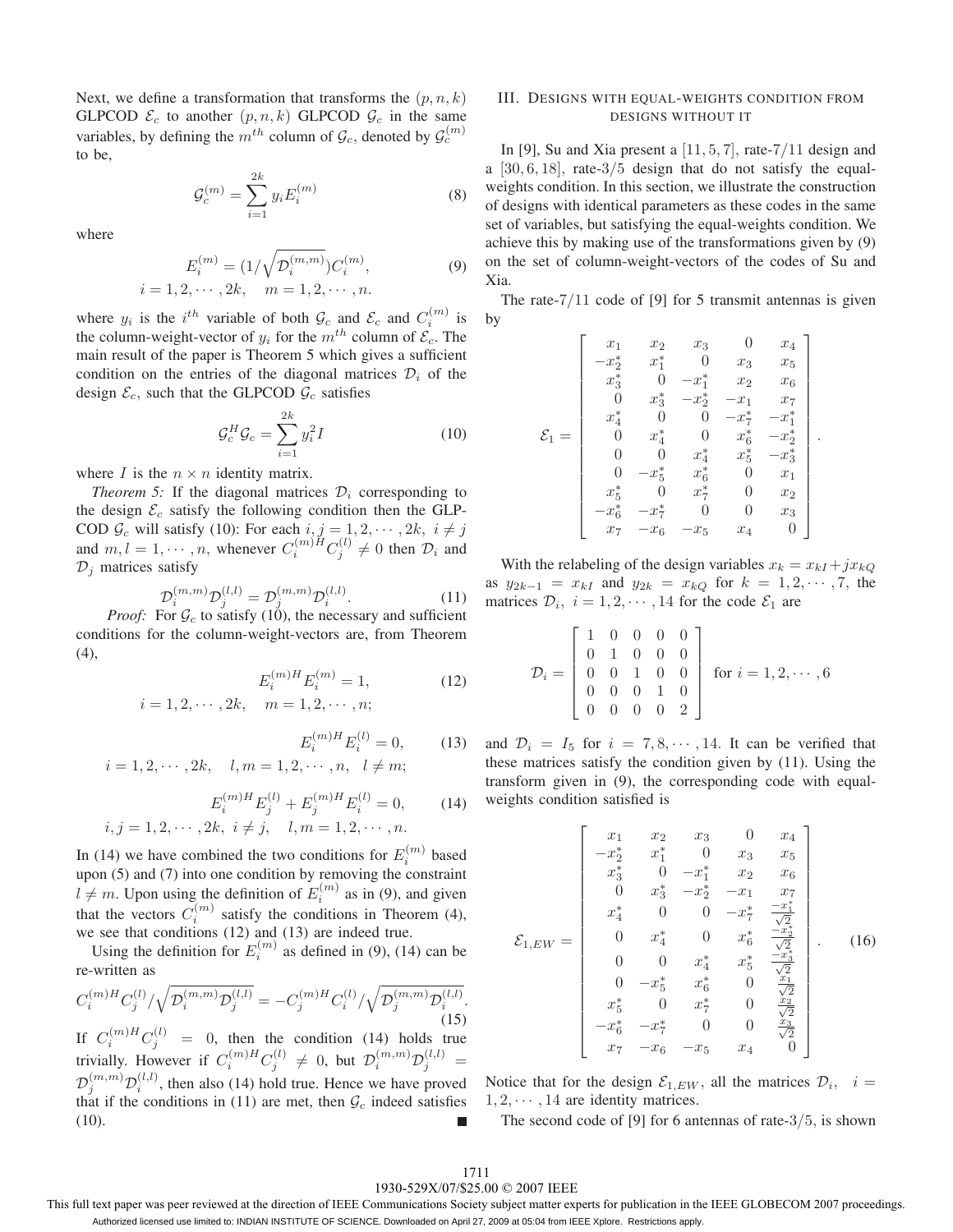below:

|                  | $\boldsymbol{x}_1$ | $x_2$            | $\boldsymbol{x}_3$     | $\boldsymbol{0}$   | $x_4$              | $x_{8}$            |
|------------------|--------------------|------------------|------------------------|--------------------|--------------------|--------------------|
|                  | $x_2^\ast$         | $x_1^*$          | $\boldsymbol{0}$       | $\boldsymbol{x}_3$ | $\boldsymbol{x}_5$ | $\boldsymbol{x}_9$ |
|                  | $x_3^*$            | $\boldsymbol{0}$ | $-x_1^*$               | $\boldsymbol{x}_2$ | $x_6$              | $x_{10}$           |
|                  | $\boldsymbol{0}$   | $x_3^*$          | $-x_2^*$               | $-x_1$             | $x_7$              | $x_{11}$           |
|                  | $x_4^*$            | $\boldsymbol{0}$ | $\boldsymbol{0}$       | $-x_{7}^{*}$       | $-x_1^*$           | $x_{12}$           |
|                  | $\boldsymbol{0}$   | $x_4^*$          | $\overline{0}$         | $x_6^*$            | $-x_2^*$           | $x_{13}$           |
|                  | $\overline{0}$     | $\boldsymbol{0}$ | $x_4^*$                | $x_5^*$            | $-x_3^*$           | $x_{14}$           |
|                  | $\overline{0}$     | $x^*_5$          | $x_6^*$                | $\overline{0}$     | $-x_1$             | $x_{15}$           |
|                  | $x_5^*$            | $\overline{0}$   | $x_7^*$                | $\boldsymbol{0}$   | $x_2$              | $x_{16}$           |
|                  | $x_6^*$            | $x_7^*$          | $\overline{0}$         | $\boldsymbol{0}$   | $-x_3$             | $x_{17}$           |
|                  | $\bar{x}_7$        | $\cdot x_6$      | $x_5$                  | $\boldsymbol{x}_4$ | $\boldsymbol{0}$   | $x_{18}$           |
|                  | $x_8^*$            | $\overline{0}$   | $\boldsymbol{0}$       | $-x_{11}$ *        | $x_{15}^*$         | $-x_1^*$           |
|                  | $\overline{0}$     | $x_8^*$          | $\boldsymbol{0}$       | $x_{10}^*$         | $x_{16}^*$         | $-x_2^*$           |
|                  | $\boldsymbol{0}$   | $\boldsymbol{0}$ | $x_8^*$                | $x_9^*$            | $x_{17}^*$         | $-x_3^*$           |
| $\mathcal{E}_2=$ | $\boldsymbol{0}$   | $\boldsymbol{0}$ | $\boldsymbol{0}$       | $x_{18}^*$         | $x_8^*$            | $-x_4^*$           |
|                  | $\overline{0}$     | $\boldsymbol{0}$ | $x^*_{18}$             | $\boldsymbol{0}$   | $x_9^*$            | $-x_5^*$           |
|                  | $\boldsymbol{0}$   | $x_{18}^*$       | $\overline{0}$         | $\boldsymbol{0}$   | $x_{10}^*$         | $-x_6^*$           |
|                  | $x_{18}^*$         | $\boldsymbol{0}$ | $\overline{0}$         | $\boldsymbol{0}$   | $x_{11}^*$         | $-x_{7}^{*}$       |
|                  | $\boldsymbol{0}$   | $-x_9^*$         | $x_{10}^*$             | $\boldsymbol{0}$   | $x_{12}^*$         | $x_1$              |
|                  | $x_9^*$            | $\overline{0}$   | $x_{11}^*$             | $\boldsymbol{0}$   | $x_{13}^*$         | $x_2$              |
|                  | $x_{10}^*$         | $x_{11}^*$       | $\overline{0}$         | $\overline{0}$     | $x_{14}^*$         | $\boldsymbol{x}_3$ |
|                  | $-x_{12}^*$        | $-x_{13}^*$      | $-x_{14}^*$            | $\boldsymbol{0}$   | $\boldsymbol{0}$   | $\overline{x_4}$   |
|                  | $-x_{16}^*$        | $-x_{15}^*$      | $\overline{0}$         | $-x_{14}^*$        | $\boldsymbol{0}$   | $x_5$              |
|                  | $-x_{17}^*$        | $\boldsymbol{0}$ | $x_{15}^*$             | $-x_{13}^*$        | $\boldsymbol{0}$   | $x_6$              |
|                  | $\boldsymbol{0}$   | $x_{17}^*$       | $-x_{16}^*$            | $x_{12}^*$         | $\boldsymbol{0}$   | $\boldsymbol{x}_7$ |
|                  | $\boldsymbol{0}$   | $x_{14}$         | $-\boldsymbol{x}_{13}$ | $-x_{15}$          | $x_{11}$           | $\boldsymbol{0}$   |
|                  | $x_{14}$           | $\overline{0}$   | $-x_{12}$              | $-x_{16}$          | $x_{10}$           | $\boldsymbol{0}$   |
|                  | $x_{13}$           | $x_{12}$         | $\overline{0}$         | $x_{17}$           | $x_9$              | $\boldsymbol{0}$   |
|                  | $x_{15}$           | $-x_{16}$        | $x_{17}$               | $\boldsymbol{0}$   | $\boldsymbol{x_8}$ | $\boldsymbol{0}$   |
|                  | $-x_{11}$          | $x_{10}$         | $x_9$                  | $-x_8$             | $x_{18}$           | $\boldsymbol{0}$   |

With the relabeling of the design variables  $x_k = x_{kI} + jx_{kQ}$ as  $y_{2k-1} = x_{kI}$  and  $y_{2k} = x_{kQ}$  for  $k = 1, 2, \dots, 18$ , that this code does not satisfy the equal-weights condition is clear from the following  $\mathcal{D}_i$ ,  $i = 1, 2, \dots, 36$ , matrices:

$$
\mathcal{D}_{i} = \begin{bmatrix} 1 & 0 & 0 & 0 & 0 & 0 \\ 0 & 1 & 0 & 0 & 0 & 0 \\ 0 & 0 & 1 & 0 & 0 & 0 \\ 0 & 0 & 0 & 1 & 0 & 0 \\ 0 & 0 & 0 & 1 & 2 & 0 \\ 0 & 0 & 0 & 0 & 0 & 2 \end{bmatrix} \text{ for } i = 1, 2, \dots, 6;
$$
  

$$
\mathcal{D}_{i} = \begin{bmatrix} 1 & 0 & 0 & 0 & 0 & 0 \\ 0 & 1 & 0 & 0 & 0 & 0 \\ 0 & 0 & 1 & 0 & 0 & 0 \\ 0 & 0 & 0 & 1 & 1 & 0 \\ 0 & 0 & 0 & 0 & 0 & 2 \end{bmatrix} \text{ for } i = 7, 8, \dots, 14;
$$
  

$$
\mathcal{D}_{i} = \begin{bmatrix} 1 & 0 & 0 & 0 & 0 & 0 \\ 0 & 1 & 0 & 0 & 0 & 0 \\ 0 & 0 & 1 & 1 & 0 & 0 \\ 0 & 0 & 0 & 1 & 0 & 0 \\ 0 & 0 & 0 & 1 & 0 & 0 \\ 0 & 0 & 0 & 0 & 0 & 1 \end{bmatrix} \text{ for } i = 15, 16, \dots, 22,
$$

and  $\mathcal{D}_i = I_6$  for  $i = 23, 24, \dots, 36$ .

It is easily checked that these matrices satisfy the condition given by (11) and using the transform given in (9), the corresponding code which satisfies the equal-weights condition is

|                        | $x_1$            | $\boldsymbol{x}_2$ | $\boldsymbol{x}_3$ | $\boldsymbol{0}$   | $\bar{x}_4$                                                                       | $x_8\,$                               |
|------------------------|------------------|--------------------|--------------------|--------------------|-----------------------------------------------------------------------------------|---------------------------------------|
|                        | $x_2^\ast$       | $x_1^*$            | $\boldsymbol{0}$   | $x_3$              | $x_5$                                                                             | $x_9$                                 |
|                        | $x_3^*$          | $\boldsymbol{0}$   | $-x_1^*$           | $\boldsymbol{x}_2$ | $x_{6}$                                                                           | $x_{\rm 10}$                          |
|                        | $\boldsymbol{0}$ | $x_3^*$            | $-x_2^*$           | $-x_1$             | $\boldsymbol{x}_7$                                                                | $\boldsymbol{x}_{11}$                 |
|                        | $x_4^*$          | $\overline{0}$     | $\boldsymbol{0}$   | $-x_{7}^{*}$       | $-x_1^*$<br>$\frac{-1}{\sqrt{2}}$<br>$\frac{-x_2^*}{\sqrt{2}}$<br>$\frac{-}{x^*}$ | $x_{12}$                              |
|                        | $\overline{0}$   | $x_4^\ast$         | $\overline{0}$     | $x_6^*$            |                                                                                   | $x_{13}$                              |
|                        | $\overline{0}$   | $\boldsymbol{0}$   | $x_4^\ast$         | $x_5^\ast$         | $\frac{-x_3^*}{\sqrt{2}}$                                                         | $x_{14}$                              |
|                        | $\overline{0}$   | $x_5^\ast$         | $-x_6^*$           | $\boldsymbol{0}$   | $\sqrt{2}$                                                                        | $x_{15}$                              |
|                        | $x_5^*$          | $\boldsymbol{0}$   | $x_7^*$            | $\boldsymbol{0}$   | $\frac{x_2}{\sqrt{2}}$                                                            | $x_{16}$                              |
|                        | $x_6^*$          | $x_7^\ast$         | $\overline{0}$     | $\boldsymbol{0}$   | $\frac{-x_3}{\sqrt{2}}$                                                           | $x_{17}$                              |
|                        | $x_7$            | $-x_6$             | $-x_5$             | $x_4$              | $\boldsymbol{0}$                                                                  | $x_{18}$                              |
|                        | $x_8^*$          | $\boldsymbol{0}$   | $\boldsymbol{0}$   | $-x_{11} *$        | $x_{15}^*$                                                                        | $\frac{-x_1^*}{\sqrt{2}}$<br>$-x_2^*$ |
|                        | $\overline{0}$   | $x_8^*$            | $\boldsymbol{0}$   | $x_{10}^*$         | $x_{16}^*$                                                                        |                                       |
|                        | $\overline{0}$   | $\overline{0}$     | $x_8^*$            | $x_9^*$            | $-x_{17}^*$                                                                       | $x_3^*$<br>$\sqrt{2}$<br>$x_4^*$      |
|                        | $\boldsymbol{0}$ | $\overline{0}$     | $\boldsymbol{0}$   | $x^*_{18}$         | $\frac{x_8^*}{\sqrt{2}}$                                                          |                                       |
| $\mathcal{E}_{2,EW} =$ | $\boldsymbol{0}$ | $\boldsymbol{0}$   | $-x_{18}^*$        | $\boldsymbol{0}$   | $rac{x_9}{\sqrt{2}}$                                                              | $\overline{2}$                        |
|                        | $\boldsymbol{0}$ | $-x_{18}^*$        | $\boldsymbol{0}$   | $\overline{0}$     | $\frac{x_{10}^*}{\sqrt{2}}$                                                       |                                       |
|                        | $x_{18}^*$       | $\overline{0}$     | $\overline{0}$     | $\overline{0}$     | $\frac{x_{11}^*}{\sqrt{2}}$                                                       |                                       |
|                        | $\boldsymbol{0}$ | $-x_9^*$           | $x_{10}^*$         | $\overline{0}$     | $x_{12}^*$                                                                        | $\sqrt{2}$<br>$x_1$                   |
|                        | $x_9^*$          | $\overline{0}$     | $x_{11}^*$         | $\overline{0}$     | $x^*_{13}$                                                                        |                                       |
|                        | $x_{10}^*$       | $-x_{11}^*$        | $\boldsymbol{0}$   | $\overline{0}$     | $x_{14}^{\ast}$                                                                   |                                       |
|                        | $-x_{12}^*$      | $-x_{13}^*$        | $x_{14}^\ast$      | $\boldsymbol{0}$   | $\boldsymbol{0}$                                                                  |                                       |
|                        | $-x_{16}^*$      | $-x_{15}^*$        | $\boldsymbol{0}$   | $-x_{14}^*$        | $\boldsymbol{0}$                                                                  | $\dot{x}_5$<br>$\overline{2}$         |
|                        | $-x_{17}^*$      | $\boldsymbol{0}$   | $x_{15}^*$         | $-x_{13}^*$        | $\boldsymbol{0}$                                                                  | $\frac{x_6}{\sqrt{2}}$                |
|                        | $\theta$         | $x_{17}^*$         | $-x_{16}^*$        | $x_{12}^*$         | $\boldsymbol{0}$                                                                  | $rac{x_7}{\sqrt{2}}$                  |
|                        | $\boldsymbol{0}$ | $x_{14}$           | $-x_{13}$          | $-x_{15}$          | $\frac{x_{11}}{\sqrt{2}}$                                                         | $\overline{0}$                        |
|                        | $x_{14}$         | $\boldsymbol{0}$   | $-x_{12}$          | $-x_{16}$          | $\frac{\frac{\dot{x}_{10}}{\sqrt{2}}}{\frac{x_9}{\sqrt{2}}}}$                     | $\overline{0}$                        |
|                        | $-x_{13}$        | $x_{12}$           | $\boldsymbol{0}$   | $x_{17}$           |                                                                                   | $\boldsymbol{0}$                      |
|                        | $x_{15}$         | $-x_{16}$          | $x_{17}$           | $\boldsymbol{0}$   |                                                                                   | $\boldsymbol{0}$                      |
|                        | $-x_{11}$        | $x_{\rm 10}$       | $x_9$              | $-x_8$             | $x_{18}$                                                                          | $\overline{0}$                        |

*.*

As was the case with the code  $\mathcal{E}_{1,EW}$ , notice that for the design  $\mathcal{E}_{2,EW}$  also, all the matrices  $\mathcal{D}_i$ ,  $i = 1, 2, \dots, 14$  are identity matrices.

# IV. DISCUSSION

For a given set of parameters *p, n, k*, complex orthogonal design satisfying the equal-weights condition is not unique. There can be two complex orthogonal designs satisfying the equal-weights condition in the same set of variables as shown below for 4 antennas. The well known square COD for 4 transmit antenna [1]

| $x_1$   | x <sub>2</sub> | $x_2$   |       |  |
|---------|----------------|---------|-------|--|
| م باني. | $x_1^*$        |         |       |  |
| $x_3$   | 1              | $x_1^*$ | $x_2$ |  |
|         | $x_3$          | $x^*$   | $x_1$ |  |

*.*